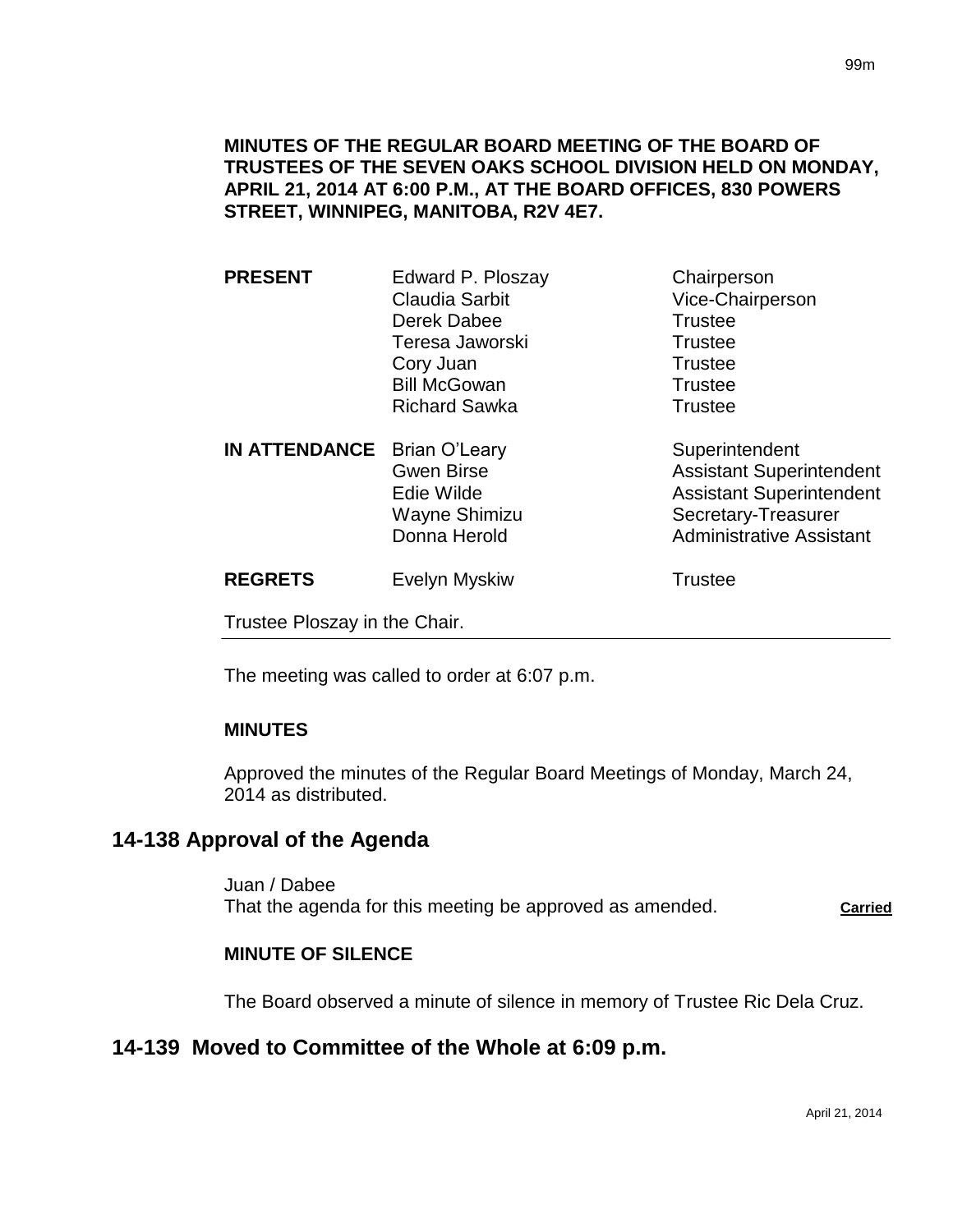Jaworski / Sawka That the Board move into Committee of the Whole. **Carried**

Trustee Sarbit in the Chair.

### **OFFICERS' REPORT**

- Trustee Sawka reported on developments arising from collective bargaining.
- Trustee Juan updated the Board on recent Manitoba School Boards Association meeting.

### **PERSONNEL REPORT**

## **14-140 Superintendents' Personnel Report**

Juan / Sawka

That the Superintendents' Personnel Report be ratified. **Carried** Carried

#### ADMINISTRATIVE APPOINTMENT

Robert Ens was appointed to the position of acting Vice-Principal, West St. Paul School effective April 7, 2014 to June 27, 2014.

#### TEACHER APPOINTMENTS

The following were appointed to full-time (1.00) Teacher General (Permanent) contracts effective April 14, 2014:

Jennifer Gillespie Mary Oscarson Alison Lynch Shelby Primmett Elliot MacDonald Cory Waldbauer Scott Mader

The following were appointed to full-time (1.00) Limited Teacher-General (Term) contracts effective September 2, 2014 to June 30, 2015:

Kelsey Sukich **Laurie Tyndall** Laura Svab

Stephen Barkman was appointed to a full-time (1.00) Limited Teacher-General (Term) contract effective March 5, 2014 (Indefinite).

Kayla Gagnon was appointed to a full-time (1.00) Limited Teacher-General (Term) contract effective April 14, 2014 to June 27, 2014.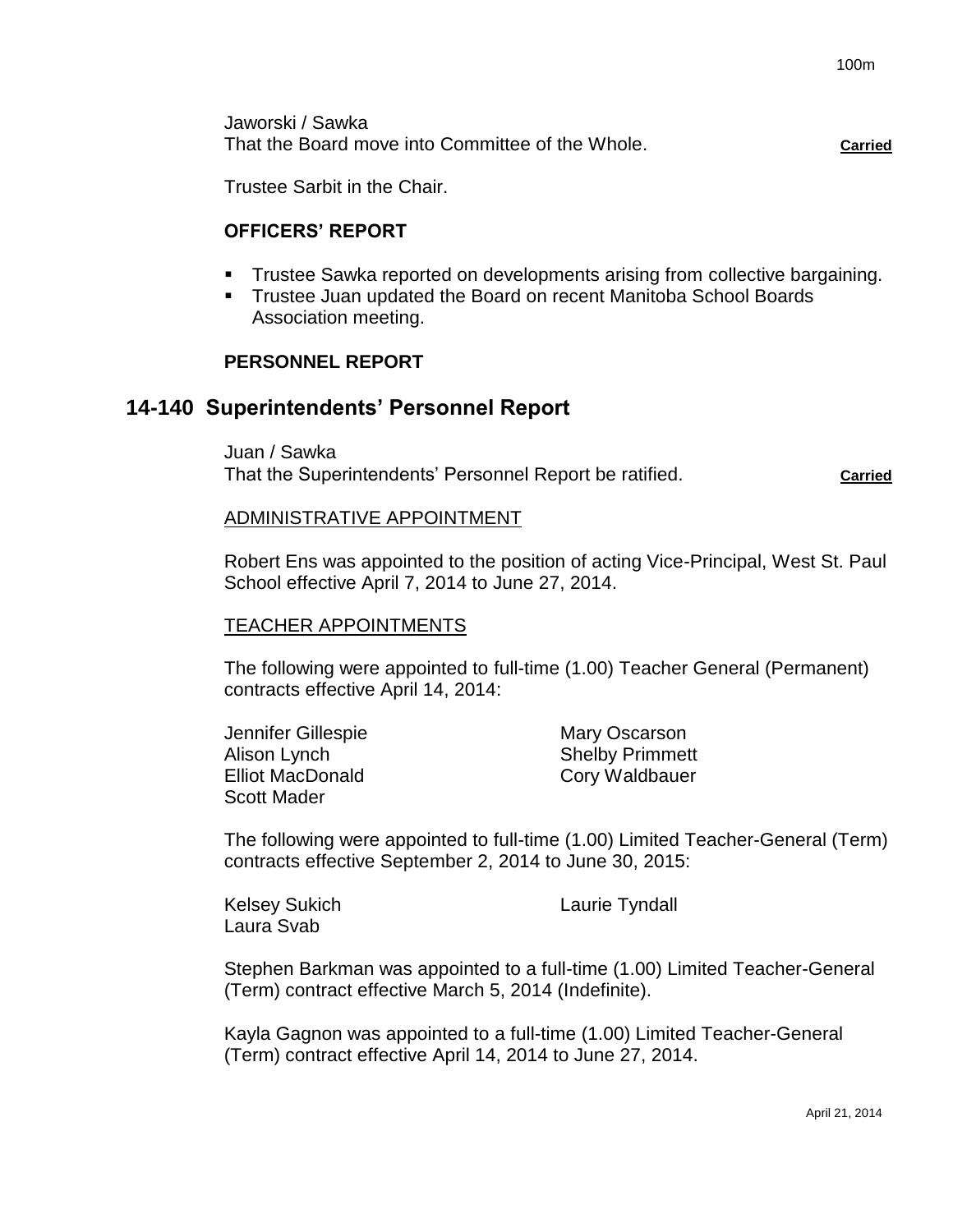## **PERSONNEL REPORT**

Andrew Gamby was appointed to a full-time (1.00) Limited Teacher-General (Term) contract effective March 3, 2014 (indefinite).

Sadia Naseem was appointed to a full-time (1.00) Limited Teacher-General (Term) contract effective March 24, 2014 to June 27, 2014.

Julia Neil was appointed to a full-time (1.00) Limited Teacher-General (Term) contract effective March 10, 2014 (indefinite).

#### SUBSTITUTE TEACHER APPOINTMENTS

The following were appointed to Substitute Teacher Contracts effect the 2013- 2015 school year:

Christina Cavell **Preet Saini** Marley Dewar **Ripudaman Sidhu** Toshio Nishimura **Kelly Wright** Joel Ramos

## TEACHER MATERNITY AND PARENTAL LEAVE

Marie-Claude Ferré was granted maternity and parental leave effective May 19, 2014 to June 30, 2015.

#### TEACHER LEAVE OF ABSENCES

The following were granted leaves of absence, without pay, effective the 2014- 2015 school year:

Madeleine Kettner (1.00) Madeleine Kettner (1.00) Jeffery Larson (1.00)

Raj Brar (1.00) Yolanda Papini-Pollock (.50)

Tina Plett was granted a leave of absence, full-time (1.00), without pay, effective January 5, 2015 to June 30, 2015.

## TEACHER RESIGNATION

Barrett Plett gave notice of intent to resign effective June 27, 2014.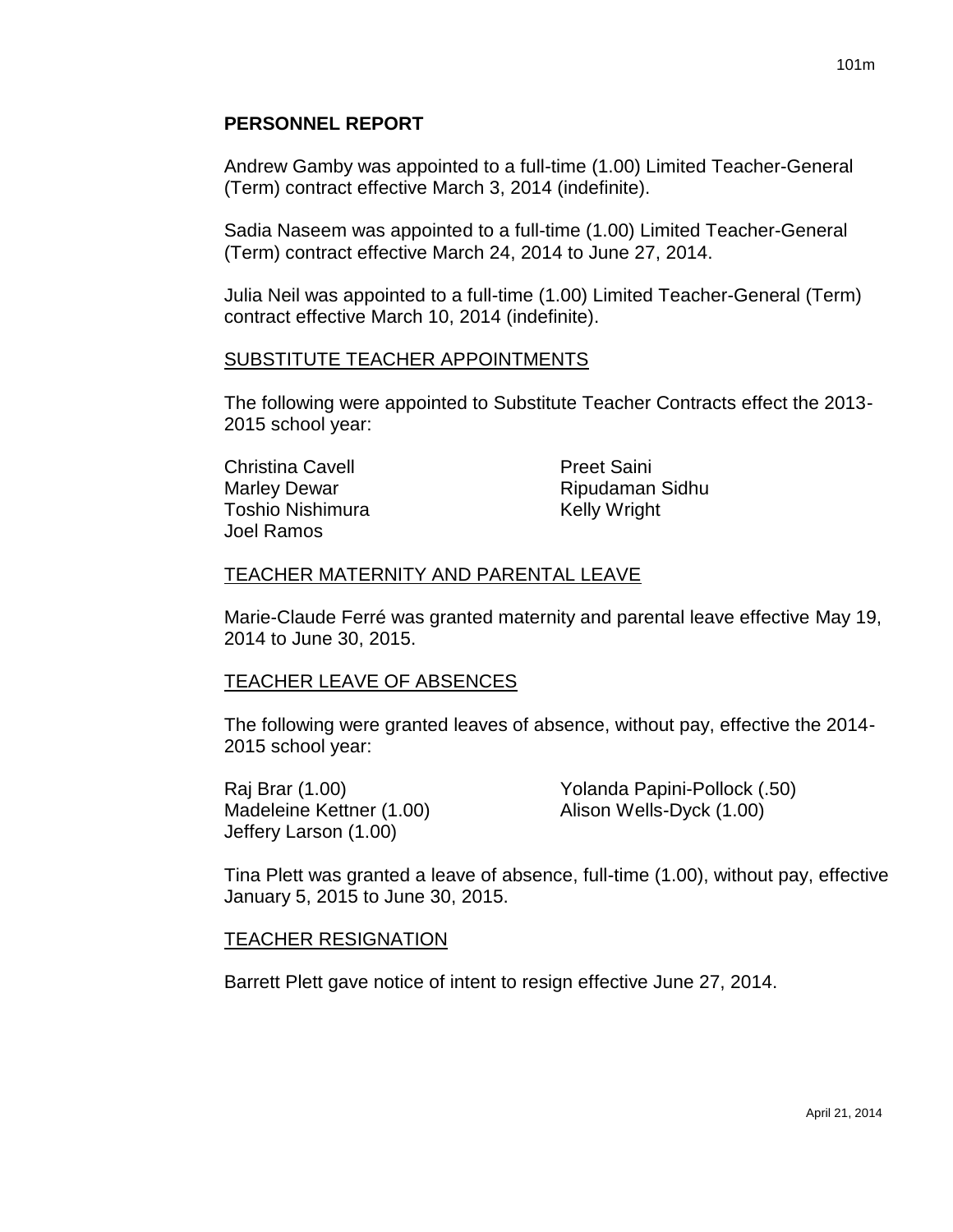### **PERSONNEL REPORT**

#### EDUCATIONAL ASSISTANT LEAVE OF ABSENCE

Greta Latham was granted a leave of absence, part-time (3.25 hours per day), without pay, effective September 2, 2014 to June 30, 2015.

#### EDUCATIONAL ASSISTANT RETIREMENT

Judy Zaluski gave notice of intent to retire from the position of Educational Assistant effective June 27, 2014.

#### CUSTODIAN LEAVE OF ABSENCE

Dale Robinson was granted a leave of absence, full-time, without pay, effective July 1, 2014 to May 31, 2015.

#### SETTLEMENT WORKER APPOINTMENT

Shane Livingstone was appointed to the position of Settlement Worker effective April 7, 2014 to March 31, 2015.

#### INSTRUCTOR RESIGNATION

Starr Muckle gave notice of intent to resign from the position of Instructor effective February 20, 2014.

#### HVAC MECHANIC RESIGNATION

Nick Astbury gave notice of intent to resign from the position of HVAC Mechanic effective April 17, 2014.

#### SUPERINTENDENTS' PERSONNEL REPORT MOTION

The following Superintendents' Personnel Report motions were rescinded:

#14-137-Nick Gaudry appointment to a full-time (1.00) Limited Teacher-General (Term) contract effective September 2, 2014 to June 30, 2015.

#14-137-Laurie Turnbull appointment to a full-time (1.00) Limited Teacher-General (Term) contract effective September 2, 2014 to June 30, 2015.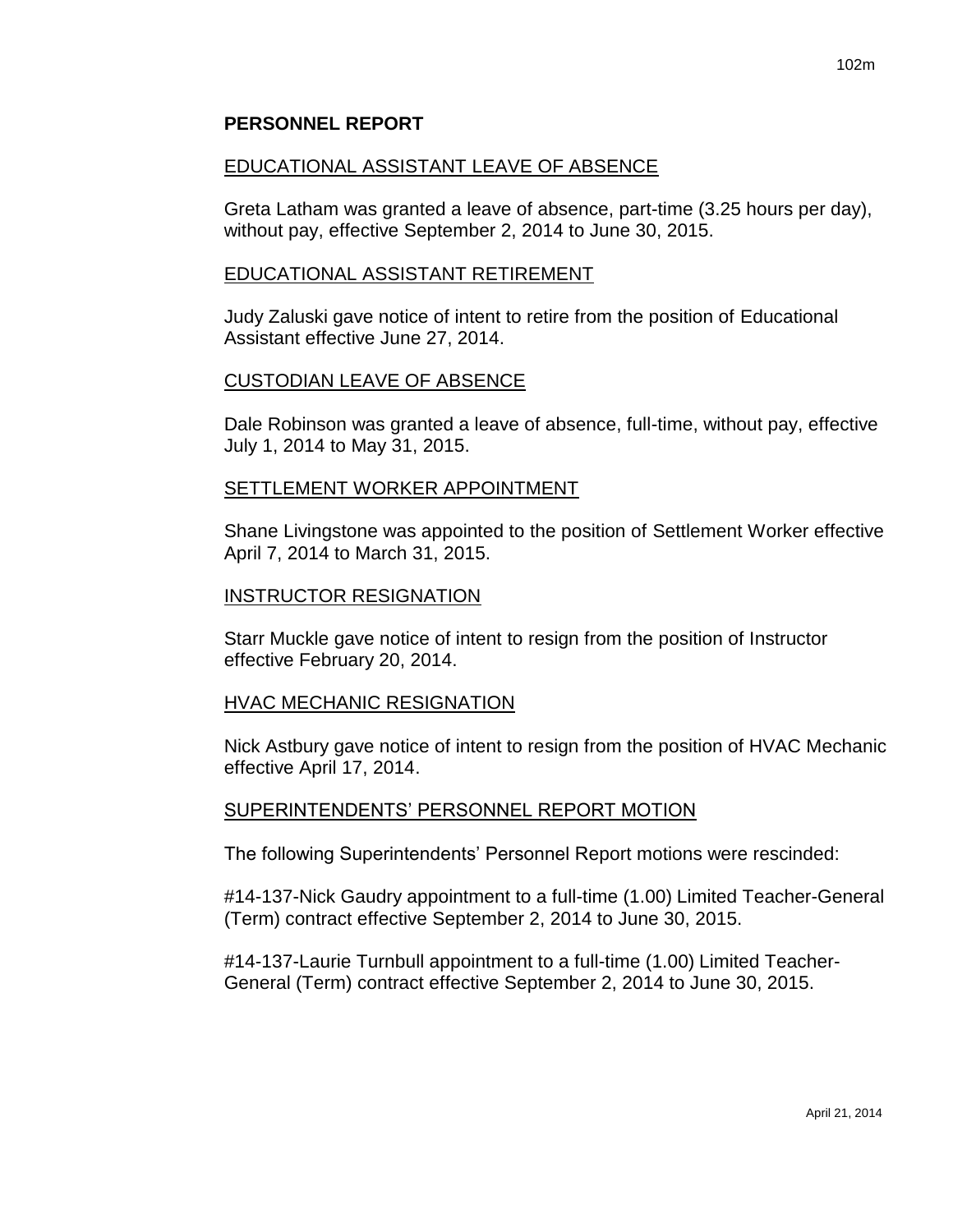## **SUPERINTENDENTS' REPORT**

The following matters were received as information:

- **Personnel Matters.**
- Manitoba School Boards Association Governance Review.
- 2013-2014 Divisional Plan Update.

Trustee Ploszay in the Chair.

## **14-141 Moved to Committee of the Whole at 7:46 p.m.**

Juan / Sarbit That the Board move into Committee of the Whole. **Carried**

Trustee Sarbit in the Chair.

## **SUPERINTENDENTS' REPORT**

The following matters were received as information:

- Manitoba School Boards Association Manual of Policies and Beliefs.
- Letter from Leila North student regarding purchasing of Ipads for all Middle School students.

## **TRUSTEE ENQUIRIES / INFORMATION**

- Trustee Sarbit updated the Board on the recent meeting with Minister Allum.
- **Trustee Sarbit updated the Board on the Margaret Park Seder.**
- **Trustee Dabee updated the Board on the Elwick Park upgrades.**
- Trustees Ploszay and Juan informed the Board of St. Anthony's Parish request to use the parking lot at Edmund Partridge Community School.

Trustee Ploszay in the Chair.

## **14-142 2014-2015 Board Calendar**

Jaworski / McGowan Approved that the 2014-2015 Board Calendar as listed.

Regular Board Meetings: September 8, 2014; October 6, 2014; November 3, 2014; November 24, 2014; December 15, 2014, January 12, 2015; January 26, 2015; February 2, 2015; March 2, 2015; March 9, 2015; March 23, 2015; April 13, 2015; April 27, 2015; May 4, 2015; June 1, 2015; June 15, 2015; August 31, 2015.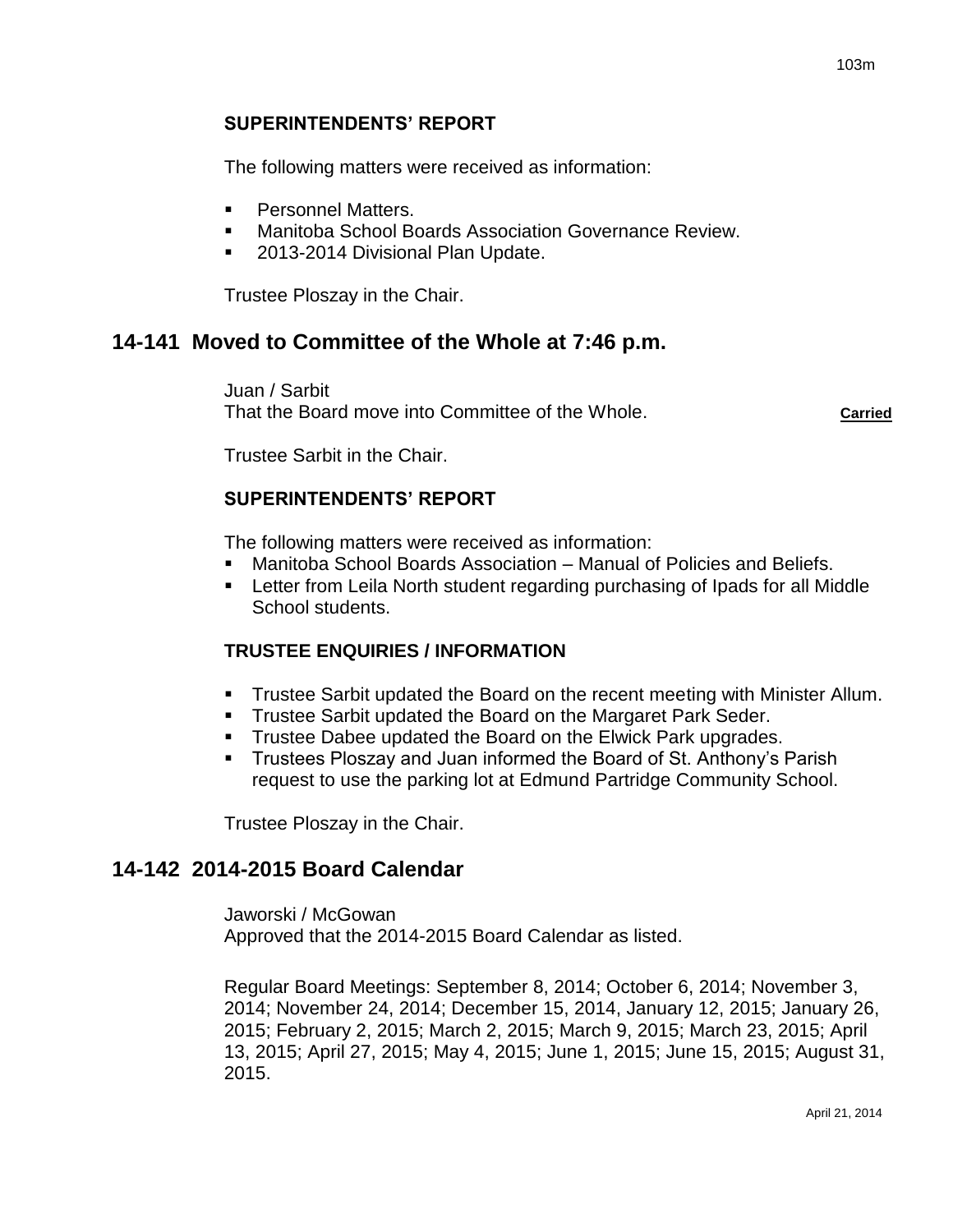Informal Board Meetings: November 17, 2014; December 1, 2014; January 19, 2015; February 9, 2015; April 20, 2015; May 11, 2015.

Trustee Orientation: October 27, 2014.

Inaugural Meeting: November 3, 2014.

Public Budget Meeting: February 23, 2015.

Board Retreat: June 12 and 13, 2015

# **14-143 8 th Annual TJ's Gift Gala**

McGowan / Juan Approved that the Board purchase a corporate table (10 tickets) at the 8th Annual TJ's Gift Gala honouring the Honourable Gord Mackintosh (\$1,500).

**Carried**

## **14-144 Fifth Annual I 'Heart' U of W Dinner**

Jaworski / Dabee

Approved that the Board purchase a corporate table (10 tickets) for the University of Winnipeg's Opportunity Fund Dinner honouring Dr. Lloyd Axworthy and Ms. Denise Ommanney (\$1,500). **Carried**

# **14-145 13th Annual Keeping the Fires Burning**

Juan / Dabee

Approved that the Board purchase a table (10 tickets) to the 13th Annual Keeping the Fires Burning Awards dinner on June 19, 2014 (\$1,250.00). **Carried**

## **14-146 R.F. Morrison Classroom Addition**

Jaworski / Sawka Approved an additional 1200 square foot Multi-Purpose Room to be added to the R.F. Morrison School addition. **Carried**

## **14-147 West St. Paul School – Balanced School Day**

Juan / Jaworski

Approved that the Board supports West St. Paul School's request to the Honourable James Allum to continue with the Balanced School Day for the 2014-2105 school year. **Carried**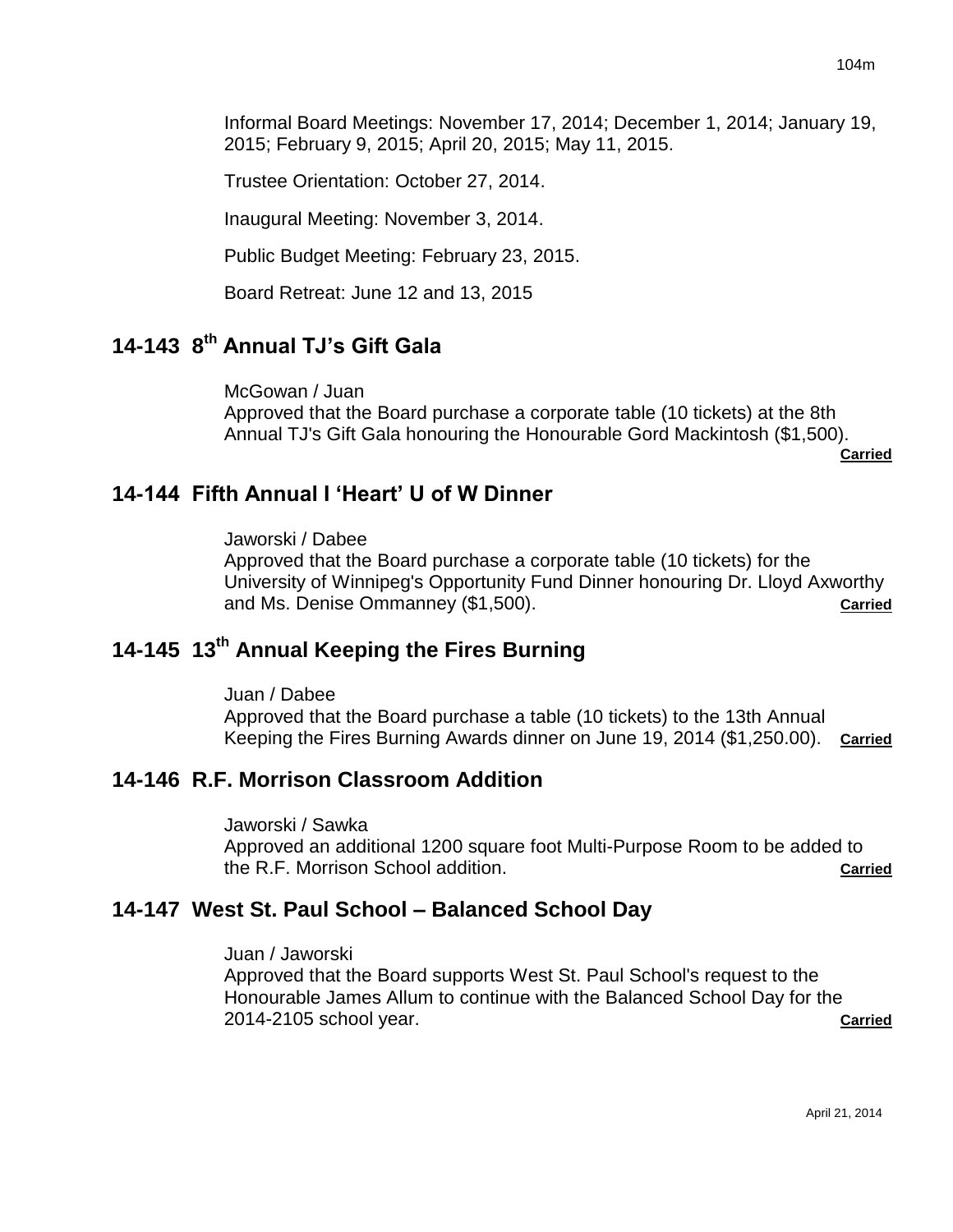## **CONSENT AGENDA**

## **14-148 Consent Agenda**

Sawka / Jaworski That the Consent Agenda be approved. **Carried**

#### Gateway Construction Engineering Ltd Certificate of Payment No. 6

That Certificate of Payment No. 6 for the Victory Day Care project in the amount of \$188,705.16 be paid to Gateway Construction & Eng. Ltd.

### Statutory Holdback on Gateway Construction Engineering Ltd. Certificate of Payment No. 6

That the Statutory Holdback on Certificate of Payment No. 6 for the Victory Day Care project in the amount of \$14,571.83 be paid to the Seven Oaks School Division/Gateway 441 Victory Day Care account.

#### M. Block & Associates Ltd. Invoice No. W-2014-034

That Invoice No. W-2014-034 for the new Amber Trails School project in the amount of \$540.75 be paid to M. Block & Associates Ltd.

#### Number Ten Architectural Group Invoice No. 13118

That Invoice No. 13118 for the Elwick Elevator/Grooming Room project in the amount of \$4,449.05 be paid to Number Ten Architectural Group.

#### Number Ten Architectural Group Invoice No. 13119

That Invoice No. 13119 for the Edmund Partridge Elevator/Grooming Room project in the amount of \$13,085.35 be paid to Number Ten Architectural Group.

#### Number Ten Architectural Group Invoice No. 13120

That Invoice No. 13120 for the Maples Collegiate Commons addition in the amount of \$9,027.06 be paid to Number Ten Architectural Group.

#### Prairie Architects Inc. Invoice No. 4283

That Invoice No. 4283 for the new Amber Trails School project in the amount of \$14,072.33 be paid to Prairie Architects Inc.

#### Prairie Architects Inc. Invoice No. 4285

That Invoice No. 4285 for the new Red River School project in the amount of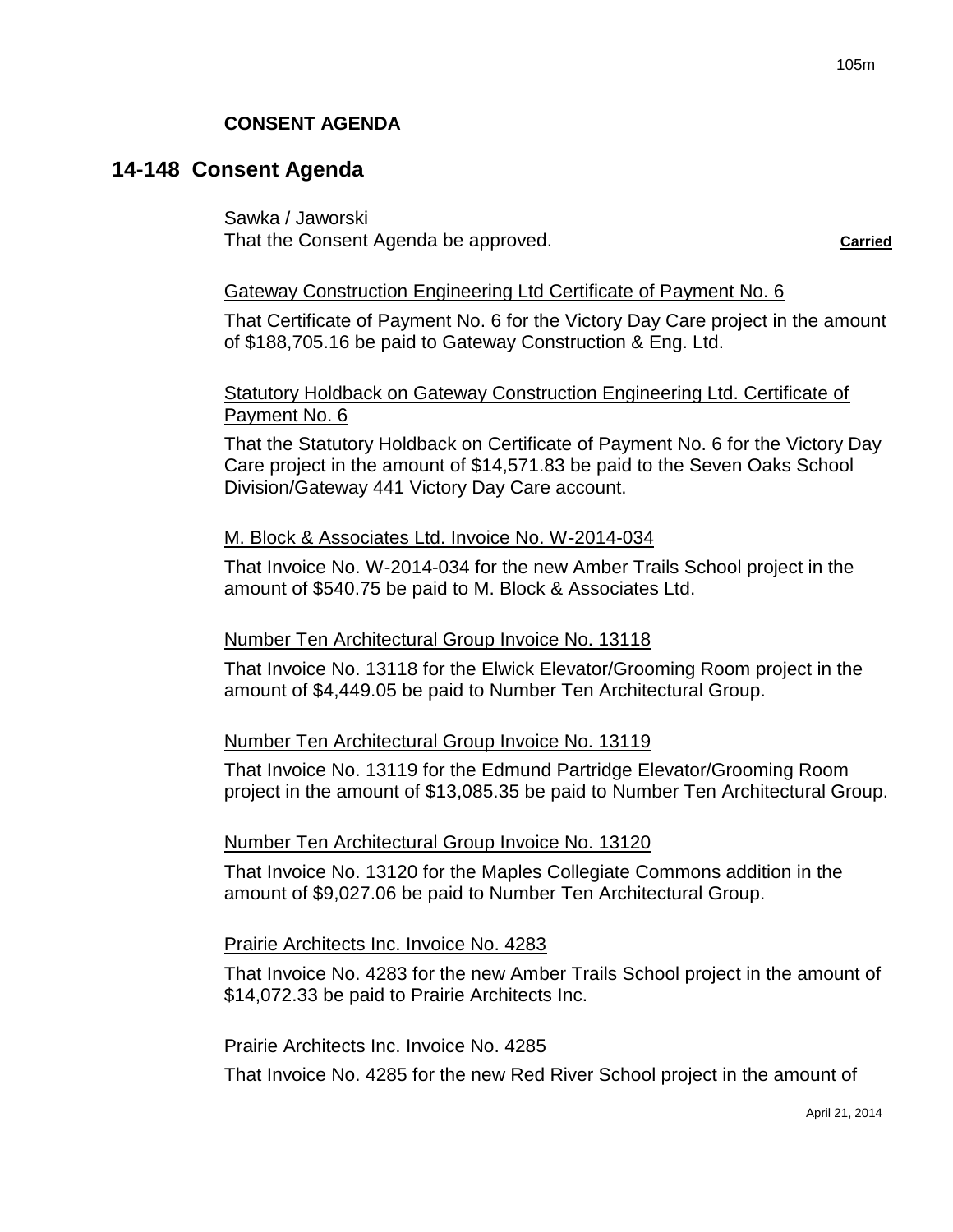## **CONSENT AGENDA**

\$52,314.01 be paid to Prairie Architects Inc.

### Stantec Consulting Invoice No. 844530

That Invoice No. 844530 for the Garden City East Wall/Roof project in the amount of \$21,309.93 be paid to Stantec Consulting.

### MCM Architects Inc. Invoice No. 5615

That Invoice No. 5615 for the Victory Site Daycare project in the amount of \$3,132.05 be paid to MCM Architects Inc.

#### Bockstael Construction Certificate of Payment No. 9

That Certificate of Payment No. 9 for the Maples Collegiate Commons addition in the amount of \$619,492.27 be paid to Bockstael Construction.

### Statutory Holdback on Bockstael Construction Certificate of Payment No. 9

That the Statutory Holdback on Certificate of Payment No. 9 for the Maples Collegiate Commons addition in the amount of \$47,837.24 be paid to the Seven Oaks School Division/Bockstael Construction account.

#### Loewen Mechanical Ltd. Certificate of Payment No. 8

That Certificate of Payment No. 8 for the Maples Collegiate Geothermal project in the amount of \$37,016.80 be paid to Loewen Mechanical Ltd.

## Statutory Holdback on Loewen Mechanical Certificate of Payment No. 8

That the Statutory Holdback on Certificate of Payment No. 8 for the Maples Collegiate Geothermal project in the amount of \$2,679.78 be paid to the Seven Oaks School Division/Loewen Mechanical account.

## Von Ast Construction (2003) Inc. Certificate of Payment No. 8R

That Certificate of Payment No. 8R for the portables at A.E. Wright, O.V. Jewitt and James Nisbet (FY12) in the amount of \$5,250 be paid to Von Ast Construction (2003) Inc.

## Gateway Construction Engineering Ltd. Certificate of Payment No. 7

That Certificate of Payment No. 7 for the Victory Day Care project in the amount of \$209,660.41 be paid to Gateway Construction & Engineering Ltd.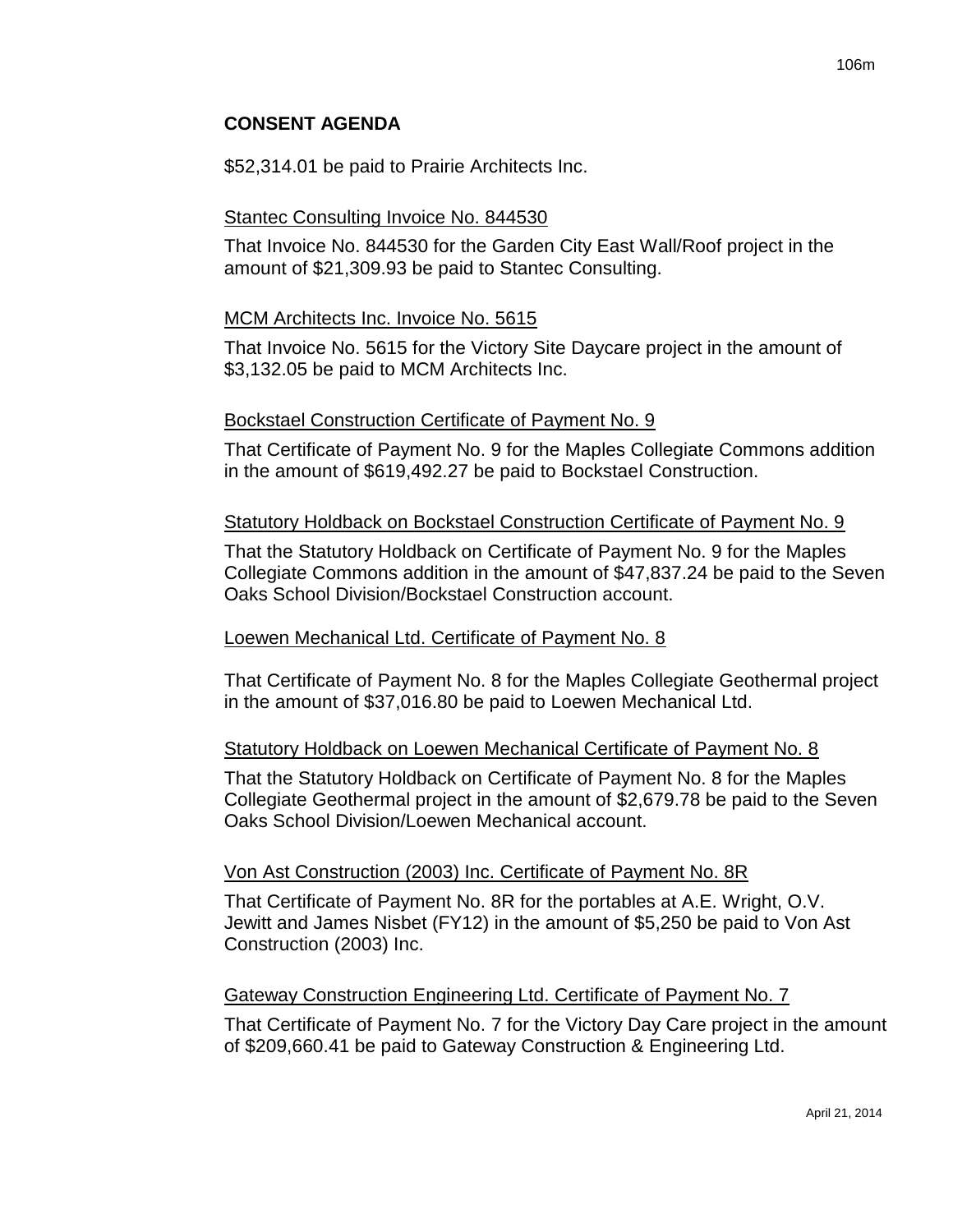## **CONSENT AGENDA**

## Statutory Holdback on Gateway Construction Engineering Ltd. Certificate of Payment No. 7

That the Statutory Holdback on Certificate of Payment No. 7 for the Victory Day Care project in the amount of \$16,189.99 be paid to the Seven Oaks School Division/Gateway 441 Victory Day Care account.

### Stantec Consulting Invoice No. 850393

That Invoice No. 850393 for the Garden City East Wall/Roof project in the amount of \$31,970.30 be paid to Stantec Consulting.

#### Landmark Planning & Design Inc. Invoice No. 3130

That Invoice No. 3130 for the MET School relocation in the amount of \$1,404.37 be paid to Landmark Planning & Design Inc.

## **CONFERENCE REPORTS**

Fatumah Mbabaali, Vice-Principal, Margaret Park School. Autism Awareness - The Zones of Regulations and Social Skills, March 20 to 21, 2014 - Winnipeg.

Cheryl Deans, Teacher, Victory School. National Council of Teachers of Mathematics, October 23 to 25, 2013 - Las Vegas, Nevada.

Julieta DePaula-Olivereira, Teacher, Maples Collegiate. Canadian Student Leadership Conference, September 17 to 21, 2013 - Montague, Prince Edward Island.

Yolanda Buchberger, Teacher, Garden City Collegiate. Transitional Planning and Teaching Individuals with ASD About Sexuality, September 27 to 28, 2013 - Kelowna, British Columbia.

Mia Guenther, Teacher, Constable Finney School. Annual Play Therapy Conference, October 7 to 11, 2013 - Palm Springs, California.

Melanie Bartelings, Edna Andres, Cathy McVicar - Teachers, James Nisbet School. National Council of Teachers of Mathematics, October 23 to 25, 2013 - Las Vegas, Nevada.

Ciara Ziegler, Teacher, Elwick School. National Council of Teachers of Mathematics, October 23 to 25, 2013 - Las Vegas, Nevada.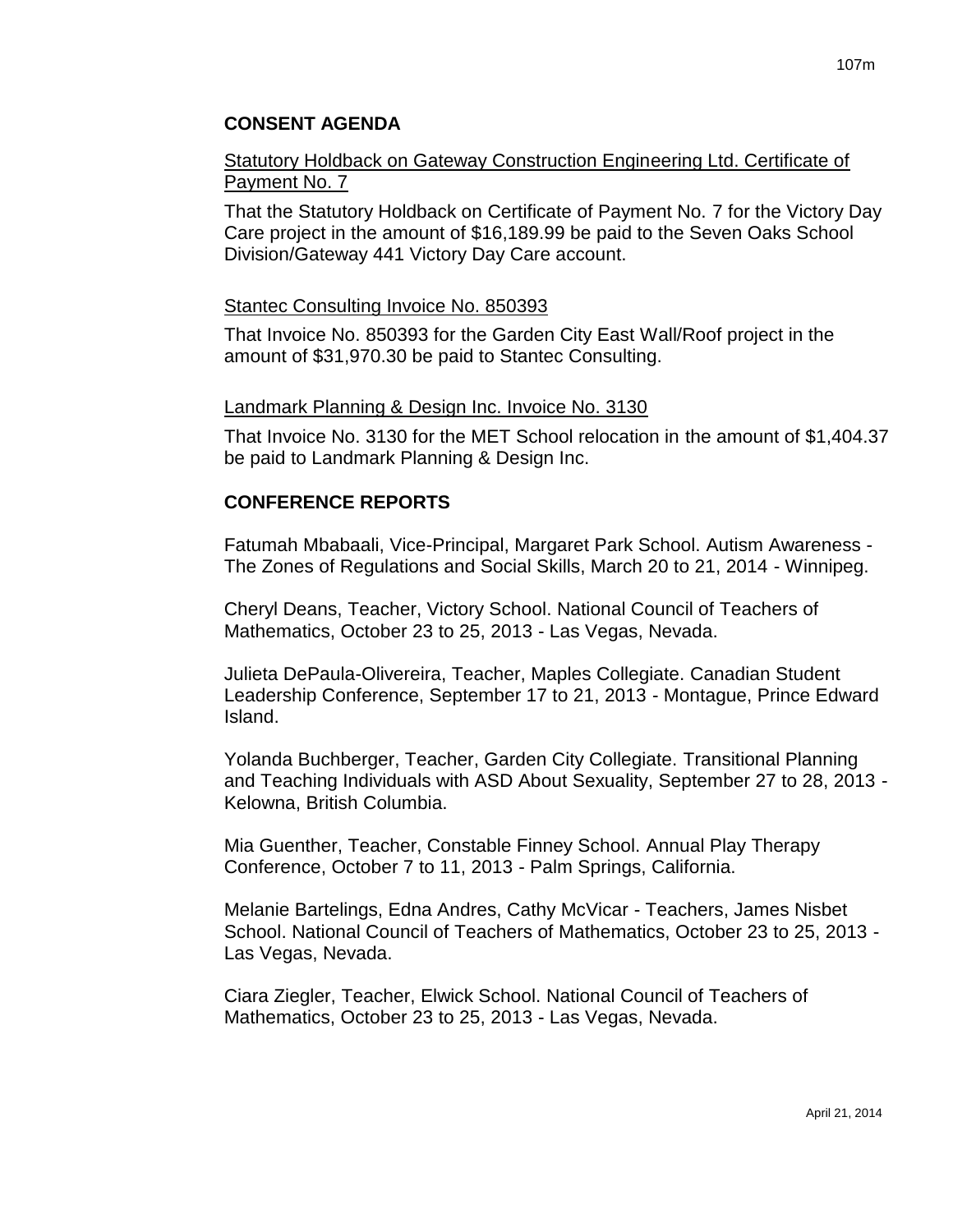## **CONFERENCE REPORTS**

Mark Behrendt, Teacher, R.F. Morrison School. National Council of Teachers of Mathematics, October 23 to 25, 2013 - Las Vegas, Nevada.

Kristy Merkl, Teacher, Edmund Partridge School. HICE International Teaching Conference, January 5 to 8, 2014 - Honolulu, Hawaii.

Matthew Turner, Teacher, O.V. Jewitt School. National Art Education Association National Convention, March 7 to 10, 2013 - Fort Worth, Texas.

Jeff Cieszecki, Teacher, ÉSOMS. National Science Teachers' Association 2013 National Conference, April 11 to 14, 2013 - San Antonio, Texas.

Nikki Tell, Teacher, Garden City Collegiate. Hawaiian International Education Conference, January 5 to 8, 2014 - Honolulu, Hawaii.

Kelly Stokotelny, Teacher, Garden City Collegiate. Hawaiian International Education Conference, January 5 to 8, 2014 - Honolulu, Hawaii.

Chantal Morin, Teacher, A.E. Wright School. Hawaiian International Education Conference, January 5 to 8, 2014 - Honolulu, Hawaii.

Torrie Preteau, Teacher, Garden City Collegiate. NCTE 2013 Annual Convention - Inventing the Future of English, November 21 to 24, 2013 - Boston, Massachusetts.

Suchitra Malhi, Teacher, Garden City Collegiate. NCTM Conference, July 28 to 30, 2011 - Orlando, Florida.

Carol Sawka, Special Education Coordinator. ASCD Conference: Every Learner Someday is Now, March 14 to 17, 2014 - Los Angeles, California.

Cynthia Dutton, Principal, Margaret Park School. Green Schools Conference - Sustainability, March 27 to 29, 2014 - Sacramento, California.

## **CORRESPONDENCE**

- R. Kachur, City Clerk. Subdivision and Rezoning Southeast Corner of McPhillips Street and Murray Avenue.
- Brian Pallister, Leader of the Official Opposition, MLA Fort Whyte Commitment to Manitoba Provincial Government's 2014 budget to increase the rental allowance (Make Poverty History).
- Floyd Martens, President, Manitoba School Boards Association. Letter to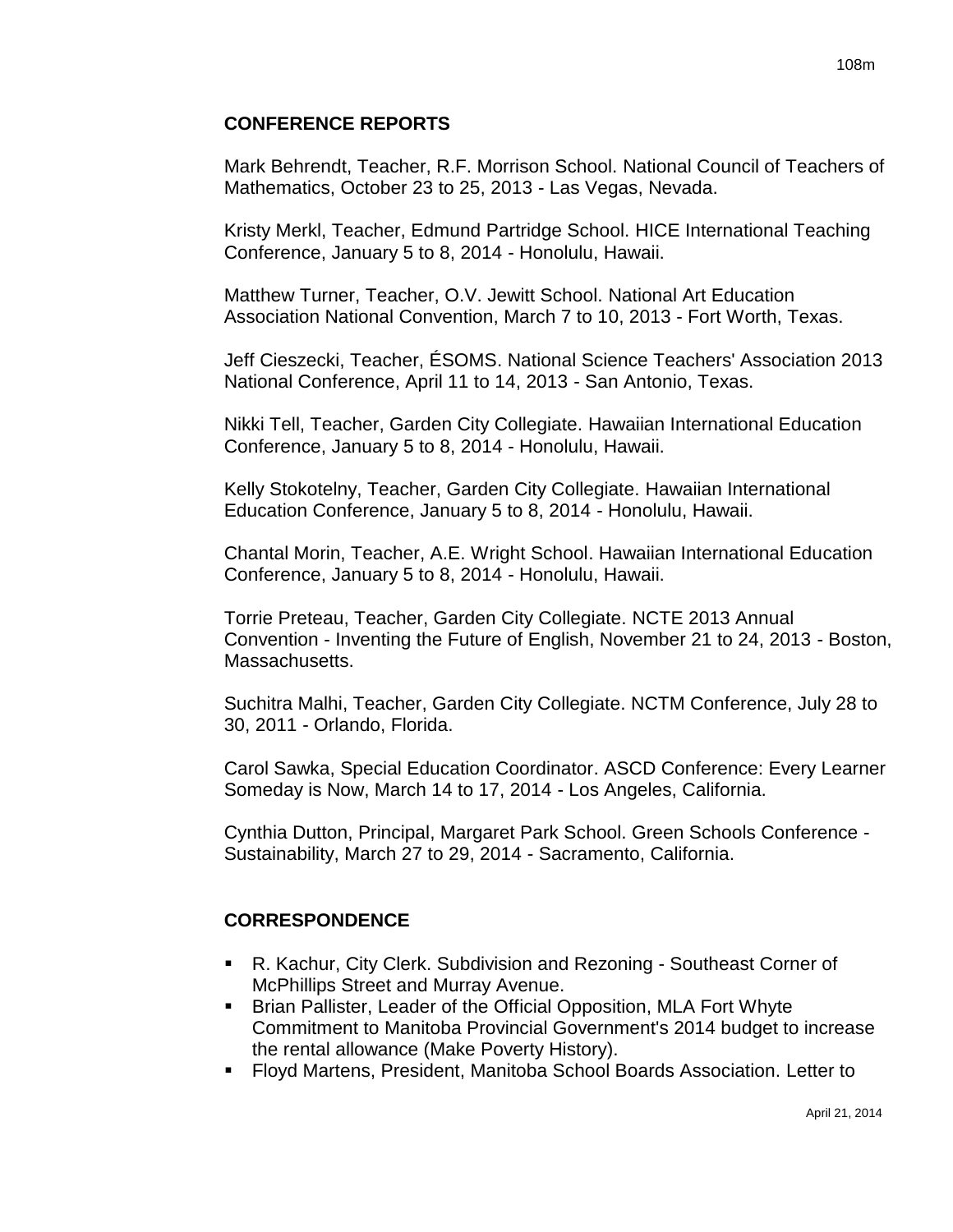## **CORRESPONDENCE**

Honourable Kevin Chief requesting a meeting regarding the Metro Winnipeg Safety Protocol.

- Manitoba School Boards Association. Record of Proceedings, 50th Annual Convention.
- Susan Taylor, Office Coordinator, Compassionate Friends Inc. Brochures: When a Child Dies, Surviving Your Child's Suicide.
- Floyd Martens, President, Manitoba School Boards Association. Response to Valley Garden School Division concerning the timeline and implementation of contribution rage change for the pension plan.
- CBC Canada. CBC's Canada Writes celebrates Shakespeare's 450th Birthday with new Canadian YA Fiction.
- 2014 Summit: Children and Youth Mental Health. Program Outline.
- Manitoba School Boards Association e-bulletins March 19, 2014; April 2, 2014; April 16, 2014.
- Michael Barrett, President, Ontario Public School Boards' Association. Submission regarding Bill C-23, Fair Elections Act (An Act to Amend the Canada Elections Act and other Acts and to Make Consequential Amendments to Certain Acts).
- Manitoba School Boards Association. School Board Candidate Information Sessions.
- National Aboriginal Trustees Gathering 2014. July 2 to 3, 2014 Niagara Falls, Ontario.
- MASS Professional Development Session. Leading Deeper Learning with Simon Breakspear - Monday, August 18.
- City of Winnipeg 2014 Mill Rates-Special & Education Support Levies. Approval of 2014 Mill Rates and associated City By-Laws.
- Bocksteal Construction-Maples Collegiate Addition. Construction schedule as of April 7, 2014.
- **Province of Manitoba 2013-2014 Excellence in Teaching Award Recipients.**
- Edward Ploszay, Chair, Board of Trustees. Letter to Jonathan Young, Professor, University of Manitoba and Brian O'Leary, Superintendent, Seven Oaks School Division thanking them for providing valuable insight into how funding is split between the Province and school taxes.
- Canadian Education Association. What's Standing in the Way of Change in Education?" workshop, April 28, Louis Riel School Division.
- Floyd Martens, President, Manitoba School Boards Association. Letter to the Honourable James Allum regarding resolutions passed at the 2014 MSBA Annual General Meeting on March 14, 2014.
- Floyd Martens, President, Manitoba School Boards Association. Letter to Honourable Brian Pallister requesting a meeting to discuss educational issues of importance to Manitoba School Boards and the citizens of Manitoba.
- Floyd Martens, President, Manitoba School Boards Association. Letter to